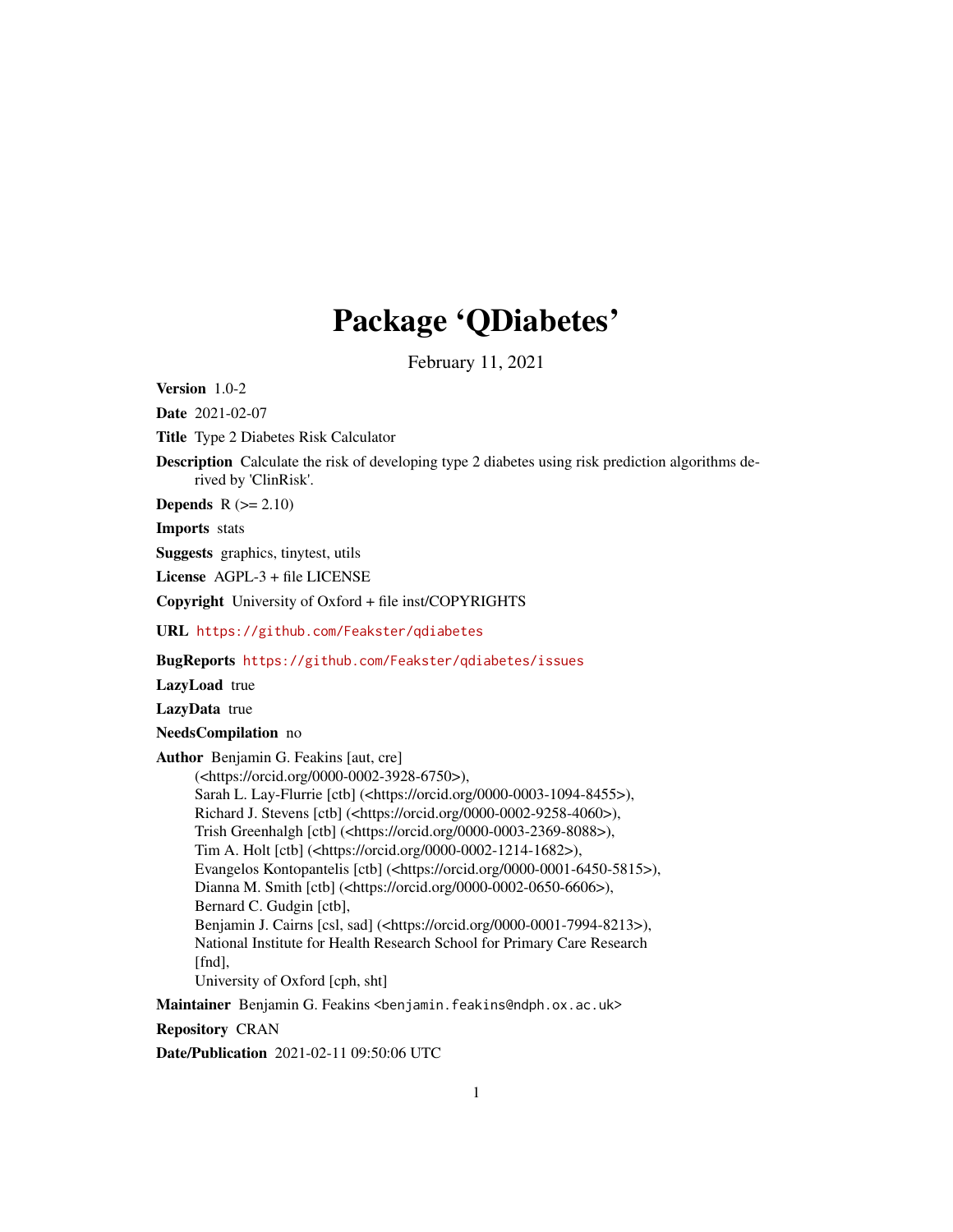# <span id="page-1-0"></span>R topics documented:

| Index | 19 |
|-------|----|

QDiabetes-package *Type 2 Diabetes Risk Calculator*

#### Description

This package calculates the risk of developing type 2 diabetes using risk prediction algorithms, which were initially derived by [ClinRisk.](https://clinrisk.co.uk/ClinRisk/Welcome.html) Currently, these include QDiabetes-2013 and [QDiabetes-](https://qdiabetes.org/)[2018,](https://qdiabetes.org/) although older (and eventually more recent) versions of QDiabetes will be included in future releases.

# Details

The package consistes of four risk prediction functions for use in estimating the risk of developing type 2 diabetes:

- [QDR2013](#page-8-1) For estimating the 1–10-year risk using QDiabetes-2013.
- [QDR2018A](#page-10-1) For estimating the 10-year risk using QDiabetes-2018 (Model A).
- [QDR2018B](#page-12-1) For estimating the 10-year risk using QDiabetes-2018 (Model B).
- [QDR2018C](#page-15-1) For estimating the 10-year risk using QDiabetes-2018 (Model C).

The following variables are used by each risk prediction function present in this package:

| <b>Variable</b> | <b>Type</b> | ODR2013 | <b>ODR2018A</b> | ODR2018B | ODR2018 |
|-----------------|-------------|---------|-----------------|----------|---------|
| sex             | character   | X       | X               | X        |         |
| age             | double      | X       | X               | X        |         |
| bmi             | double      | X       | X               | X        |         |
| ethn            | character   | X       | X               | X        |         |
| smoke           | character   | X       | X               | X        |         |
| tds             | double      | X       | X               | X        |         |
| fpg             | double      |         |                 | X        |         |
| hba1c           | double      |         |                 |          |         |
| fhdm            | logical     | X       | X               | X        |         |
| htn             | logical     | X       | X               | X        |         |
| cvd             | logical     | X       | X               | X        |         |
| gdm             | logical     |         | X               | X        |         |
| pcos            | logical     |         | X               | X        |         |
|                 |             |         |                 |          |         |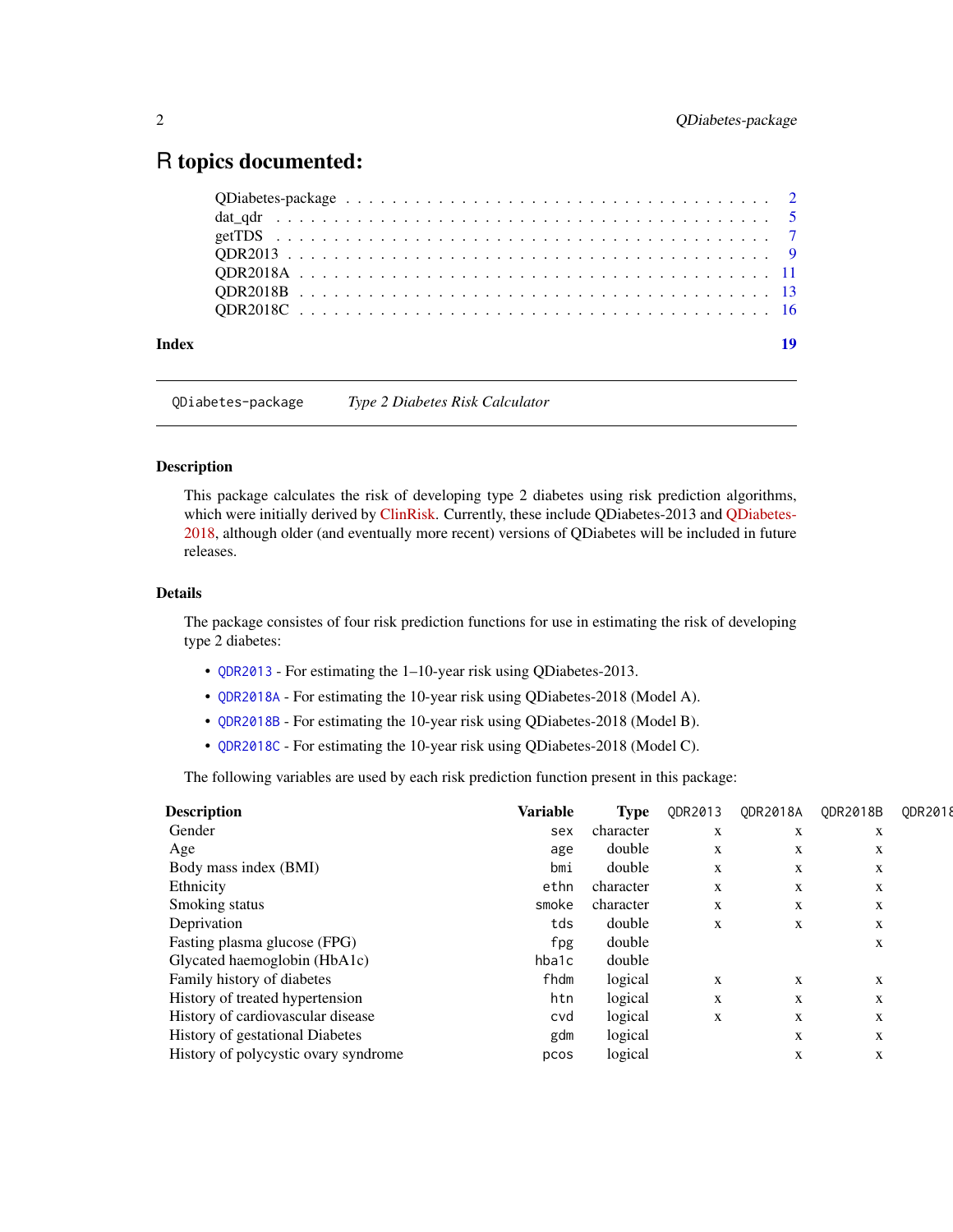<span id="page-2-0"></span>QDiabetes-package 3

| History of learning difficulties                       | learn | logical |   |  |
|--------------------------------------------------------|-------|---------|---|--|
| History of schizophrenia or bipolar affective disorder | psy   | logical |   |  |
| History of corticosteroid use                          | ster  | logical | X |  |
| History of statin use                                  | stat  | logical |   |  |
| History of use of 2nd generation antipsychotics        | apsy  | logical | X |  |
| Survival time                                          | surv  | integer |   |  |

*NB: height (*ht*) and weight (*wt*) may be specified in place of body mass index (*bmi*) in any of the above functions.*

As per R's general coding sytax, factor or character values may be passed to any risk prediction function parameter where a character value is expected, so long as the factor variable label matches one of the expected character strings. Similarly, 0 or 1 many be used in place of FALSE or TRUE for any function parameter where a logical value is expected.

#### Disclaimer

ClinRisk do not support of endorse this code. End users should see the original C source as the 'gold standard' open source implementation. Please note that the QDiabetes R package has been created as a research tool for scientific purposes only. The QDiabetes R package has not been granted Medicines and Healthcare products Regulatory Agency (MHRA) approval as a medical device, and hence, should not be used as part of any individualised risk assessment.

## Funding

This project was funded by the National Institute for Health Research (NIHR) School for Primary Care Research (SPCR) [project number: [412\]](https://www.spcr.nihr.ac.uk/projects/412-quantifying-the-risk-of-type-2-diabetes-across-the-uk). The views expressed are those of the author(s) and not necessarily those of the NIHR or the Department of Health and Social Care.

#### Note

Many of the default values used in the risk prediction functions of this package were selected to be representative of a UK population. These values are only intended to minimise the amount of typing required when using the risk prediction functions in an exploratory manner. They are unlikely to be useful in a research setting, and you would need to know the exact values to assign to all function parameters in order to make accurate risk predictions. Hence, while you can get risk preditions from the [QDR2013](#page-8-1) and [QDR2018A](#page-10-1) functions through the specification of only sex, age, and bmi, you would be assuming White or missing ethnicity, non-smoking status, a Townsend deprivation score of 0, and the complete absence of any relevant medical history/conditions and concommitant drug therapies. In the case of [QDR2013](#page-8-1), you would also be assuming that a 10-year risk window is desired.

# Author(s)

Benjamin G. Feakins <benjamin.feakins@ndph.ox.ac.uk>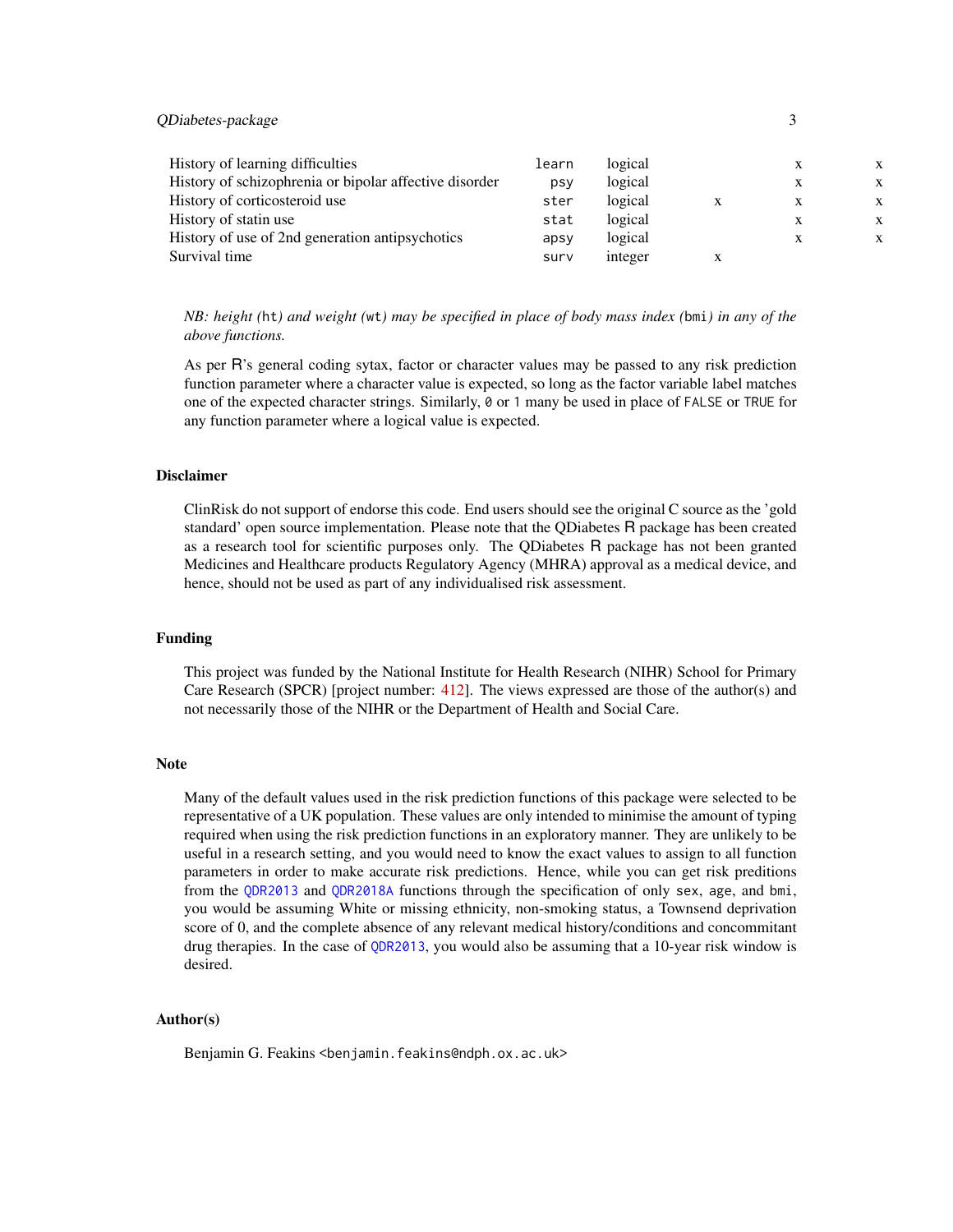#### <span id="page-3-0"></span>References

Hippisley-Cox, J., Coupland, C., Robson, J., Sheikh, A. and Brindle, P. (2009). Predicting risk of type 2 diabetes in England and Wales: prospective derivation and validation of QDScore. *BMJ* 338, b880. doi: [10.1136/bmj.b880](https://doi.org/10.1136/bmj.b880)

Hippisley-Cox, J. and Coupland, C. (2017). Development and validation of QDiabetes-2018 risk prediction algorithm to estimate future risk of type 2 diabetes: cohort study. *BMJ* 359, j5019. doi: [10.1136/bmj.j5019](https://doi.org/10.1136/bmj.j5019)

#### See Also

[getTDS](#page-6-1) - For looking up Townsend deprivation scores from UK postcodes.

[dat\\_qdr](#page-4-1) - QDiabetes sample dataset.

```
### Simple usage
## QDiabetes-2013
QDR2013(sex = "Female", age = 76, ht = 1.65, wt = 70)QDR2013(sex = "Male", age = seq(25, 80, 5), bmi = 40, ethn = "Other", tds = 5)
## QDiabetes-2018
# Model A
QDR2018A(sex = "Female", age = 76, ht = 1.65, wt = 70)
QDR2018A(sex = "Male", age = seq(25, 80, 5), bmi = 40, ethn = "Other", tds = 5)
# Model B (inc. FPG)
QDR2018B(sex = "Female", age = 76, ht = 1.65, wt = 70, fpg = 4)
QDR2018B(sex = "Male", age = 55, bmi = 40, fpg = 2:6, ethn = "BlackCaribbean")
# Model C (inc. HbA1c)
QDR2018C(sex = "Female", age = 76, ht = 1.65, wt = 70, hba1c = 25)
QDR2018C(sex = "Male", age = 55, bmi = 40, hba1c = seq(15, 40, 5), ethn = "Chinese")
### Using postcodes to estimate Townsend deprivation scores
## QDiabetes-2013
QDR2013(sex = "Male", age = 65, bmi = 40, tds = getTDS("OX3 7LF"))
QDR2013(sex = "Female", age = 60, bmi = 35, tds = getTDS(c("OX2 6NW", "OX2 6GG")))
## QDiabetes-2018
# Model A
QDR2018A(sex = "Male", age = 65, bmi = 40, tds = getTDS("OX3 7LF"))
QDR2018A(sex = "Female", age = 60, bmi = 35, tds = getTDS(c("OX2 6NW", "OX2 6GG")))
# Model B (inc. FPG)
QDR2018B(sex = "Male", age = 65, bmi = 40, fpg = 6, tds = getTDS("OX3 7LF"))
QDR2018B(sex = "Female", age = 60, bmi = 35, fpg = 6, tds = getTDS(c("OX2 6NW", "OX2 6GG")))
# Model C (inc. HbA1c)
QDR2018C(sex = "Male", age = 65, bmi = 40, hba1c = 42, tds = getTDS("OX3 7LF"))
QDR2018C(sex = "Female", age = 60, bmi = 35, habalc = 42, tds = getTDS(c("OX2 6NW", "OX2 6GG")))
```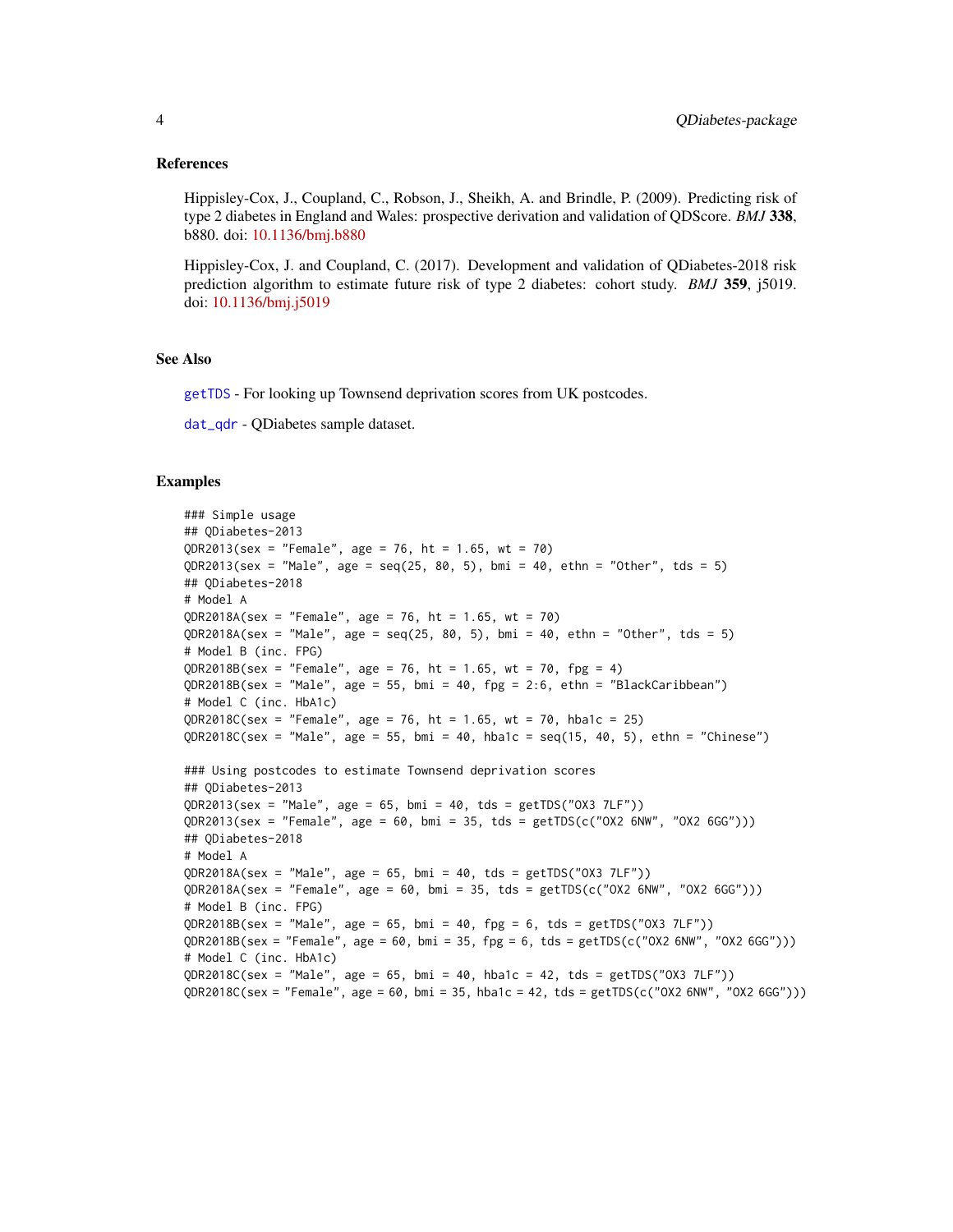<span id="page-4-1"></span><span id="page-4-0"></span>

#### Description

A simulated sample dataset for exploring the use of the QDR2013, QDR2018A, QDR2018B and QDR2018C type 2 diabetes risk prediction functions of this package.

# Usage

data("dat\_qdr")

#### Format

A data frame with 50 observations on the following 21 variables:

- sex A factor vector of genders. Possible values: "Female" or "Male".
- age An integer vector of ages (years).
- bmi A double vector ofbody-mass indexes (kg/m^2).
- ht A double vector of heights (m).
- wt A double vector of weights (kg).
- fpg A double vector of fasting plasma glucose test results (mmol/L).
- hba1c A double vector of glycated haemoglobin test results (mmol/mol).

ethn A factor vector of ethnicities. Possible values:

- "WhiteNA" (White or not stated)
- "Indian" (Indian)
- "Pakistani" (Pakistani)
- "Bangladeshi" (Bangladeshi)
- "OtherAsian" (Other Asian)
- "BlackCaribbean" (Black Caribbean)
- "BlackAfrican" (Black African)
- "Chinese" (Chinese)
- "Other" (Other ethnic group).

smoke A factor vector of smoking statuses. Possible values:

- "Non" (Non-smoker)
- "Ex" (Ex-smoker)
- "Light" (Light smoker less than 10 cigarettes per day)
- "Moderate" (Moderate smoker 10 to 19 cigarettes per day)
- "Heavy" (Heavy smoker 20 or more cigarettes per day).

postcode A character vector of UK postcodes.

tds A double vector of Townsend deprivation scores.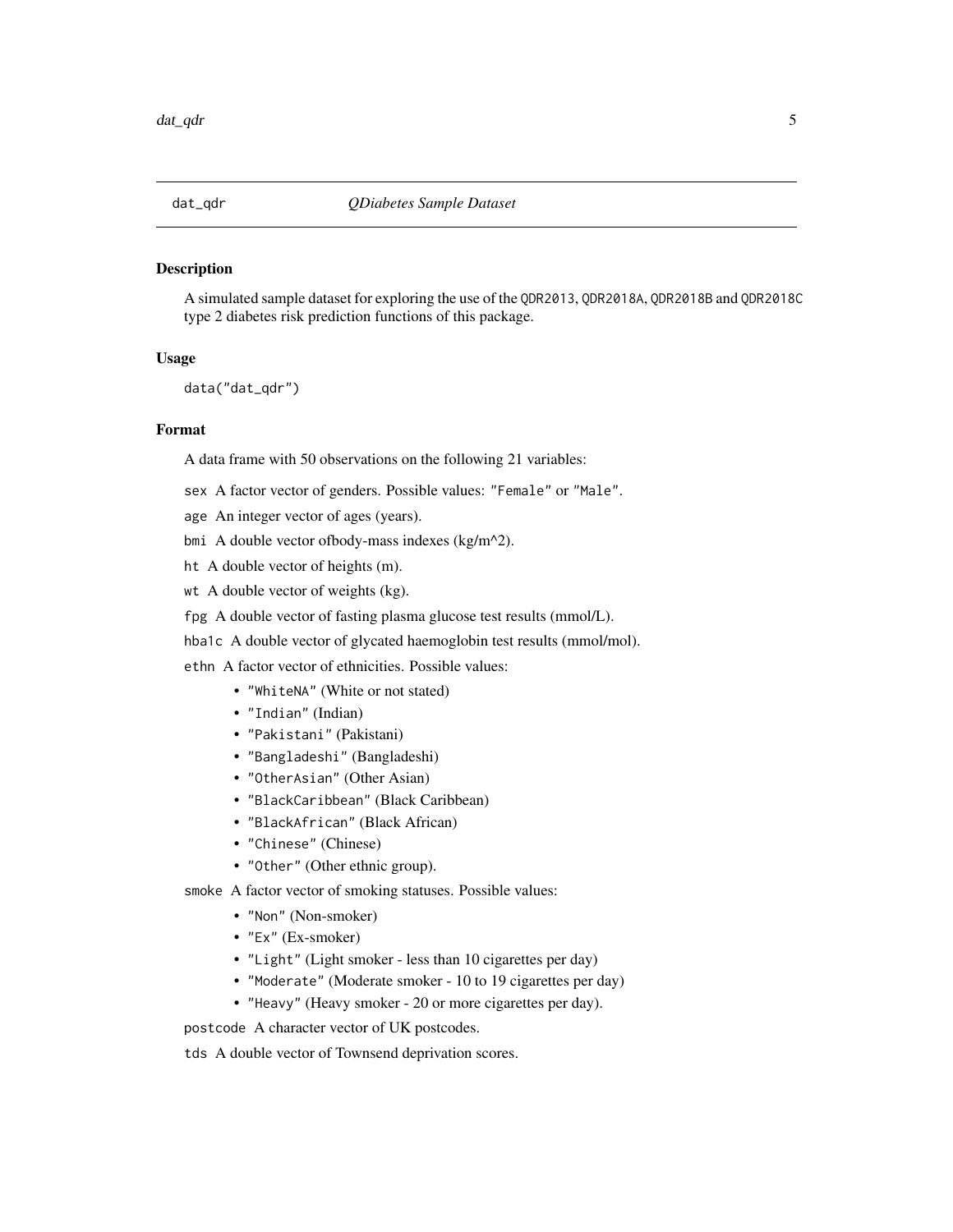<span id="page-5-0"></span>fhdm A logical vector indicating family history of diabetes.

- htn A logical vector indicating history of hypertension.
- cvd A logical vector indicating history of cardiovascular disease.
- gdm A logical vector indicating history of gestational diabetes.
- pcos A logical vector indicating history of polycystic ovary syndrome.
- learn A logical vector indicating history of learning difficulties.
- psy A logical vector indicating history of shizophrenia or bipolar affective disorder.
- ster A logical vector indicating history of corticosteroid use.
- stat A logical vector indicating history of statin use.
- apsy A logical vector indicating history of 2nd generation antipsychotic use.

# Details

A simulated dataset containing the characteristics of 50 subjects (one per row). No relationships have been simulated between variables. The dataset contains no values or combinations of values that would result in warnings or errors from any of the risk prediction functions in this package. It exists purely to allow for testing and exploration of these functions.

#### Author(s)

Benjamin G. Feakins <benjamin.feakins@ndph.ox.ac.uk>

#### Source

The dataset is simulated, except for the postcode and tds variables, which are key-value pairs randomly drawn from an Office for National Statistics dataset. For more information on this dataset, see the documentation for the [getTDS](#page-6-1) function.

- Contains OS data (C) Crown copyright and database right 2020
- Contains Royal Mail data (C) Royal Mail copyright and database right 2020
- Source: Office for National Statistics licensed under the Open Government Licence v.3.0

```
data(dat_qdr)
str(dat_qdr)
```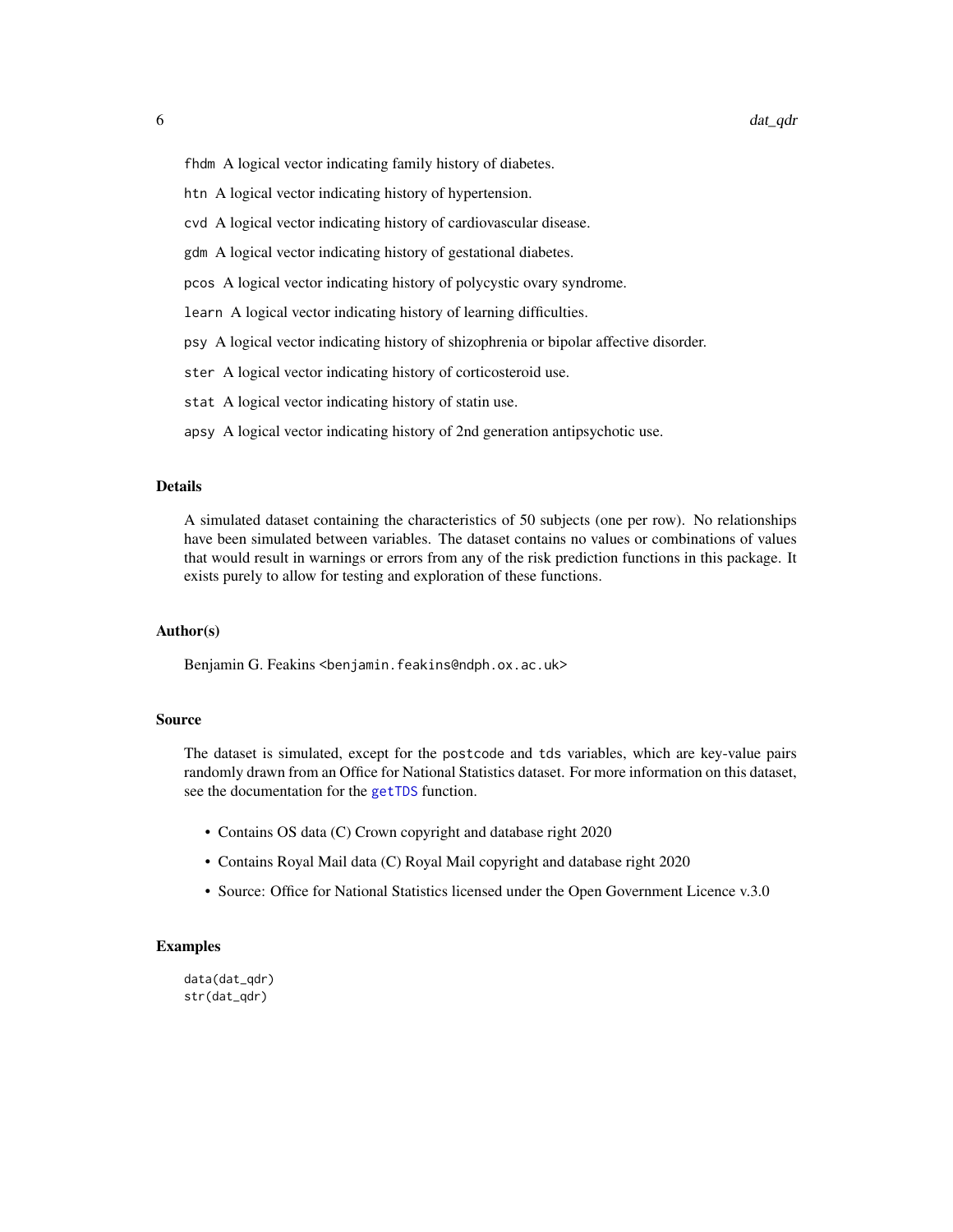<span id="page-6-1"></span><span id="page-6-0"></span>

# Description

Convenient function to look up Townsend deprivation scores using UK postcodes, postcode prefixes, postcode suffixes or a regular expression.

# Usage

```
getTDS(postcode, type = "full", squash = ifelse(type != "regex", FALSE, TRUE))
```
# Arguments

| postcode | A vector of UK postcodes, postcode prefixes, postcode suffixes, or a regular<br>expression.                    |
|----------|----------------------------------------------------------------------------------------------------------------|
| type     | A character string indicating the term provided in the postcode parameter. Pos-<br>sible values are:           |
|          | • "full" — a full five-seven character postcode.                                                               |
|          | • " $prefix$ " — a two-four character postcode prefix.                                                         |
|          | • "suffix" — a three character postcode suffix.                                                                |
|          | • " $regex"$ — a regular expression, allowing any nature of postcode match.                                    |
| squash   | a logical parameter indicating whether the scores returned should be aggregated<br>into a single median value. |

#### Details

getTDS is a lookup function that queries a dataset of postcodes and Townsend deprivation scores. This dataset was created by joining a dataset of postcodes to a dataset of Townsend deprivation scores, via output area codes. Both data sets are made available by the Office for National Statistics under the [Open Government License.](https://www.nationalarchives.gov.uk/doc/open-government-licence/version/3/) The postcode dataset was last updated in February 2019, while the dataset of Townsend deprivation scores uses values obtained from the 2011 UK census (matching the Townsend deprivation score dates used by ClinRisk in the derivation of the QDiabetes-2018 algorithms).

#### Value

Townsend Deprivation Score.

Where type is not set to "regex", the length and nature of the value returned are governed by the type and squash parameters:

• When squash is set to FALSE (the default value) an output vector will be returned that is of equal length to the input vector. When squash is set to TRUE a numeric output of length one will be returned, comprising the median Townsend deprivation score from all matched postcodes.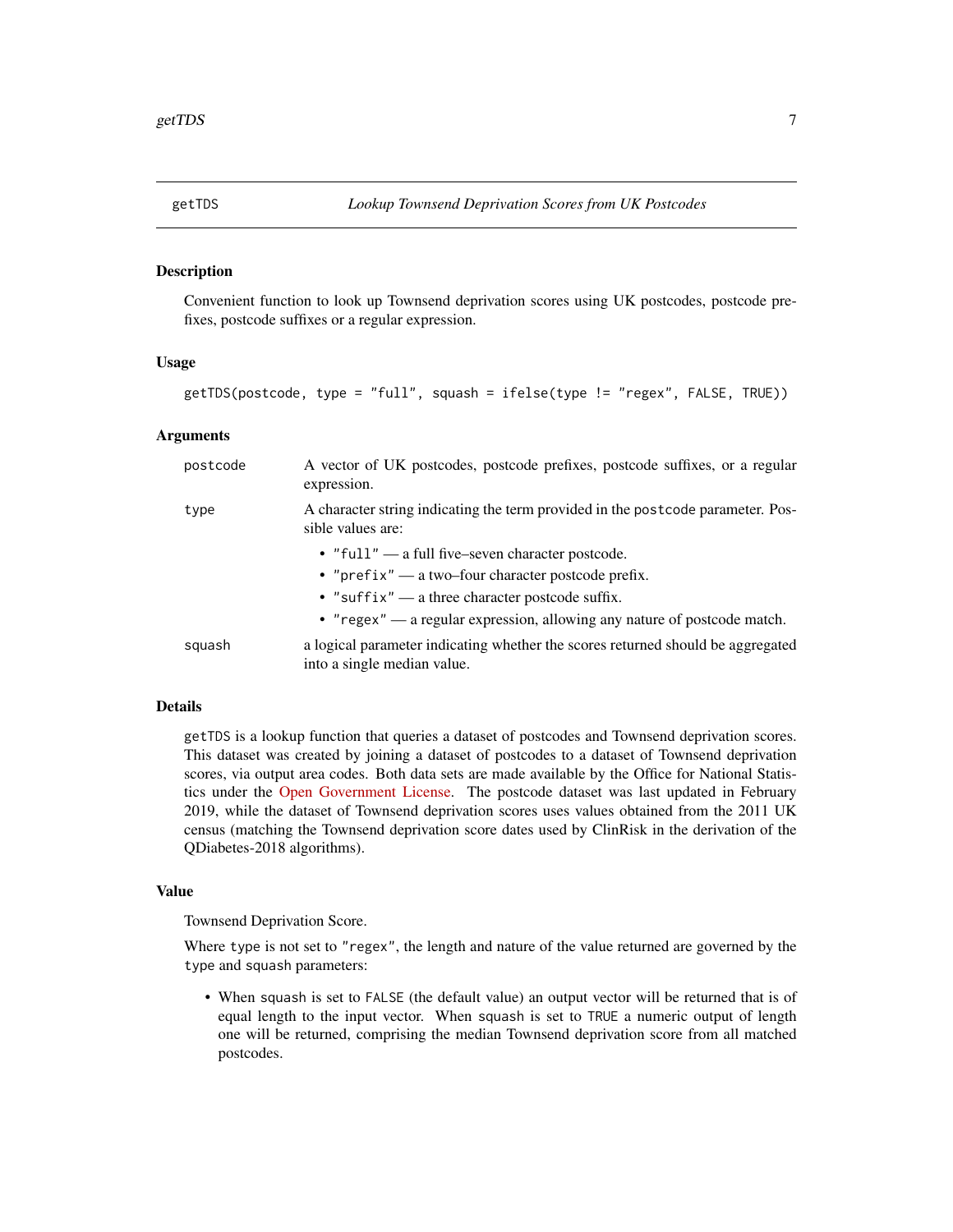- As each postcode is only associated with a single output area, when type is set to "full" and squash is set to FALSE the Townsend deprivation scores returned will be the exact values associated with each linked output area.
- As each postcode prefix or suffix may be associated with multiple output areas, when squash is set to FALSE and type is set to "prefix" or "suffix" the median Townsend deprivation score per prefix/suffix will be returned.

#### Note

PO Box codes have no associated Townsend deprivation scores and will not work as function inputs. No Northern Ireland postcodes are present in the database searched by getTDS as their use is governed by a separate, more restrictive license.

- Contains OS data (C) Crown copyright and database right 2020
- Contains Royal Mail data (C) Royal Mail copyright and database right 2020
- Source: Office for National Statistics licensed under the Open Government Licence v.3.0

#### Author(s)

Benjamin G. Feakins <benjamin.feakins@ndph.ox.ac.uk>

#### Source

UK Postcode-to-output-area data were obtained [here](http://geoportal1-ons.opendata.arcgis.com/datasets/postcode-to-output-area-to-lower-layer-super-output-area-to-middle-layer-super-output-area-to-local-authority-district-february-2019-lookup-in-the-uk) from the Office for National Statistics.

Output-area-to-Townsend-deprivation-scores data were obtained [here](https://www.statistics.digitalresources.jisc.ac.uk/dataset/2011-uk-townsend-deprivation-scores) from the Office for National Statistics.

```
## Simple usage
getTDS(postcode = "OX2 6GG")
getTDS(postcode = c("OX2 6NW", "OX3 7LF"))## Case & white space insensitive
getTDS(postcode = c("OX37LF", "OX3 7LF", "ox37lf", "ox3 7lf"))
## Median Townsend Deprivaton Score per Postcode Prefix ##
getTDS(postcode = paste0("OX", 1:9), type = "prefix")
## Median Overall Townsend Deprivation Score for a Set of Prefixes ##
getTDS(postcode = paste0("OX", 1:9), type = "prefix", squash = TRUE)
## Median Townsend Deprivaton Score per Postcode Suffix ##
getTDS(postcode = paste0(1:9, "AA"), type = "suffix")
## Median Overall Townsend Deprivation Score for a Set of Prefixes ##
getTDS(postcode = paste0(1:9, "AA"), type = "suffix", squash = TRUE)
## Median Overall Townsend Deprivation Score for Postcodes Matching a Regular Expression ##
getTDS(postcode = "^OX37[A-Z]{2}$", type = "regex")
```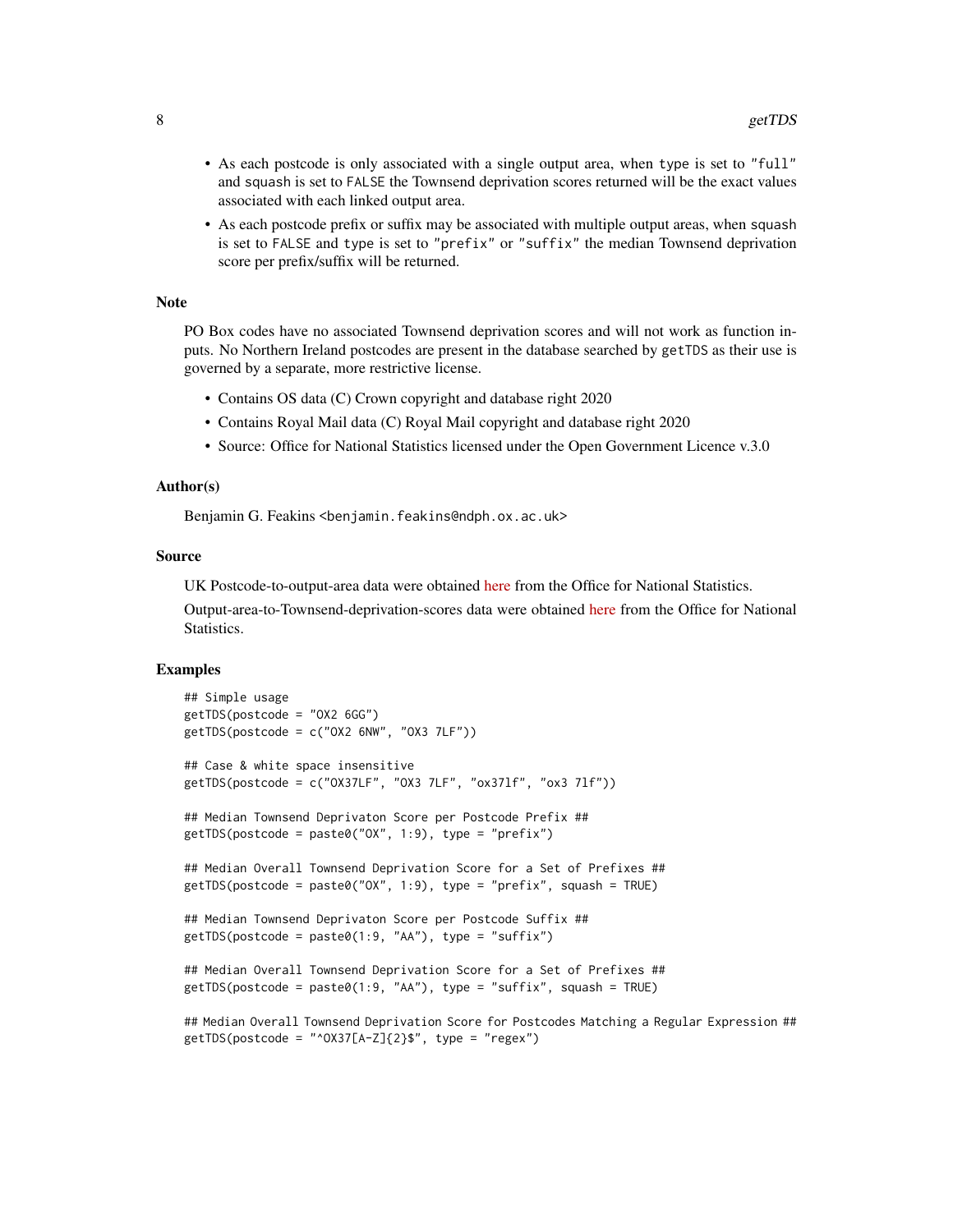<span id="page-8-1"></span><span id="page-8-0"></span>

# Description

Calculate the risk of developing type 2 diabetes, using the QDiabetes-2013 algorithm.

# Usage

```
QDR2013(sex, age, bmi, ht, wt, ethn = "WhiteNA", smoke = "Non", tds = 0,
       fhdm = FALSE, htn = FALSE, cvd = FALSE, ster = FALSE, surv = 10L)
```
# Arguments

| sex   | Gender. Must be "Male" or "Female".                                                                                                                                                                                                                           |
|-------|---------------------------------------------------------------------------------------------------------------------------------------------------------------------------------------------------------------------------------------------------------------|
| age   | Age, in years. Must be $\geq$ 25 and <85.                                                                                                                                                                                                                     |
| bmi   | Body-mass index, in kg/m <sup><math>\lambda</math></sup> 2. Must be $\geq$ 40/2.1 <sup><math>\lambda</math></sup> 2 and $\leq$ 180/1.4 <sup><math>\lambda</math></sup> 2. Within this<br>range, values $>40$ are set to 40, while values $<20$ are set to 20. |
| ht    | Height, in m. Must be $\geq$ 1.4 and $\leq$ 2.1.                                                                                                                                                                                                              |
| wt    | Weight, in kg. Must be $\geq$ 40 and $\leq$ 180.                                                                                                                                                                                                              |
| ethn  | Ethnicity. Must be one of:                                                                                                                                                                                                                                    |
|       | • "WhiteNA" (White or not stated)                                                                                                                                                                                                                             |
|       | • "Indian" (Indian)                                                                                                                                                                                                                                           |
|       | • "Pakistani" (Pakistani)                                                                                                                                                                                                                                     |
|       | • "Bangladeshi" (Bangladeshi)                                                                                                                                                                                                                                 |
|       | • "OtherAsian" (Other Asian)                                                                                                                                                                                                                                  |
|       | • "BlackCaribbean" (Black Caribbean)                                                                                                                                                                                                                          |
|       | • "BlackAfrican" (Black African)                                                                                                                                                                                                                              |
|       | • "Chinese" (Chinese)                                                                                                                                                                                                                                         |
|       | • "Other" (Other ethnic group).                                                                                                                                                                                                                               |
| smoke | Smoking status. Must be one of:                                                                                                                                                                                                                               |
|       | • "Non" (Non-smoker)                                                                                                                                                                                                                                          |
|       | • "Ex" (Ex-smoker)                                                                                                                                                                                                                                            |
|       | • "Light" (Light smoker - less than 10 cigarettes per day)                                                                                                                                                                                                    |
|       | • "Moderate" (Moderate smoker - 10 to 19 cigarettes per day)                                                                                                                                                                                                  |
|       | • "Heavy" (Heavy smoker - 20 or more cigarettes per day).                                                                                                                                                                                                     |
| tds   | Townsend deprivation score. Must be $\geq$ -7 and $\leq$ 11.                                                                                                                                                                                                  |
| fhdm  | Family history of diabetes in 1st degree relative.                                                                                                                                                                                                            |
| htn   | History of hypertension.                                                                                                                                                                                                                                      |
| cvd   | History of cardiovascular disease.                                                                                                                                                                                                                            |
| ster  | History of use of corticosteroids.                                                                                                                                                                                                                            |
| surv  | Time point at which the Kaplan-Meier cumulative survival estimate is used to<br>calculate risk. Must be an integer value between 1 and 10.                                                                                                                    |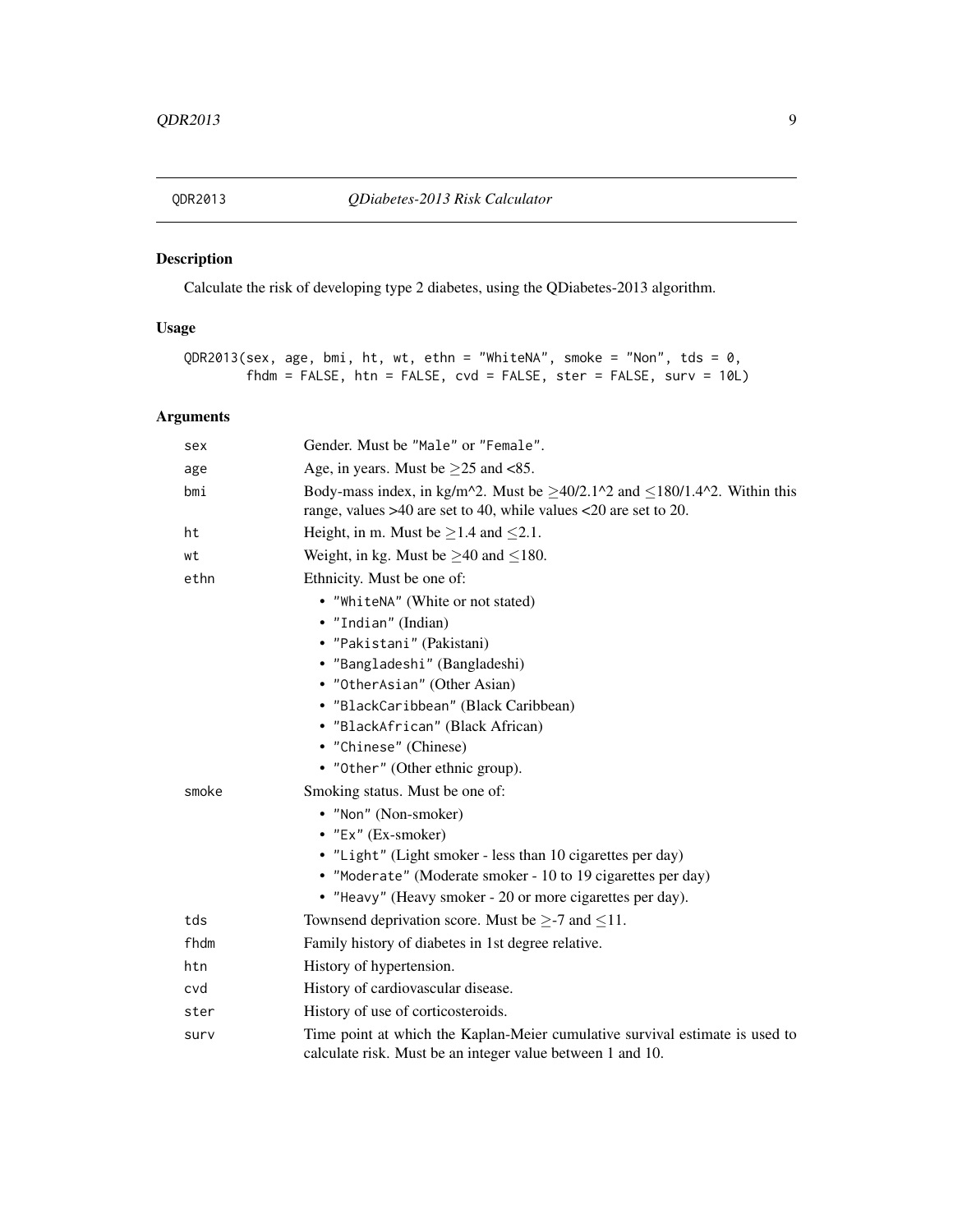## Value

Risk (%) of type 2 diabetes.

# Note

The QDiabetes R package has been created as a research tool for scientific purposes only. The QDiabetes R package has not been granted Medicines and Healthcare products Regulatory Agency (MHRA) approval as a medical device, and hence, should not be used as part of any individualised risk assessment.

#### Author(s)

Benjamin G. Feakins <benjamin.feakins@ndph.ox.ac.uk>

# Source

<https://svn.clinrisk.co.uk/opensource/qdiabetes/standard/>

# See Also

[QDR2018A](#page-10-1) - For estimating the 10-year risk using QDiabetes-2018 (Model A). [QDR2018B](#page-12-1) - For estimating the 10-year risk using QDiabetes-2018 (Model B). [QDR2018C](#page-15-1) - For estimating the 10-year risk using QDiabetes-2018 (Model C).

```
## Simple usage
QDR2013(sex = "Female", age = 76, ht = 1.65, wt = 70)
QDR2013(sex = "Male", age = seq(25, 80, 5), bmi = 40, ethn = "Other", tds = 5)
QDR2013(sex = "Female", age = 65, bmi = 35, smoke = c("Non", "Ex", "Light"), fhdm = TRUE)
## Using postcodes to estimate Townsend deprivation scores
QDR2013(sex = "Male", age = 65, bmi = 40, tds = getTDS("OX3 7LF"))
QDR2013(sex = "Female", age = 60, bm = 35, tds = getTDS(c("OX2 6NW", "OX2 6GG")))## Data frame usage
data(dat_qdr)
with(dat_qdr, QDR2013(sex = sex, age = age, bmi = bmi))
## Plotting outputs
age <- seq(25, 80, 5)
risk_m <- QDR2013(sex = "Male", age = age, bmi = 40)
risk_f <- QDR2013(sex = "Female", age = age, bmi = 40)
oldpar <- par(no.readonly = TRUE)
par(cex = 0.8, cex.sub = 0.8)plot.new()
plot.window(xlim = range(age), ylim = range(pretty(c(risk_m, risk_f))))
axis(1, at = age)axis(2, at = pretty(c(risk_m, risk_f)))
```
<span id="page-9-0"></span>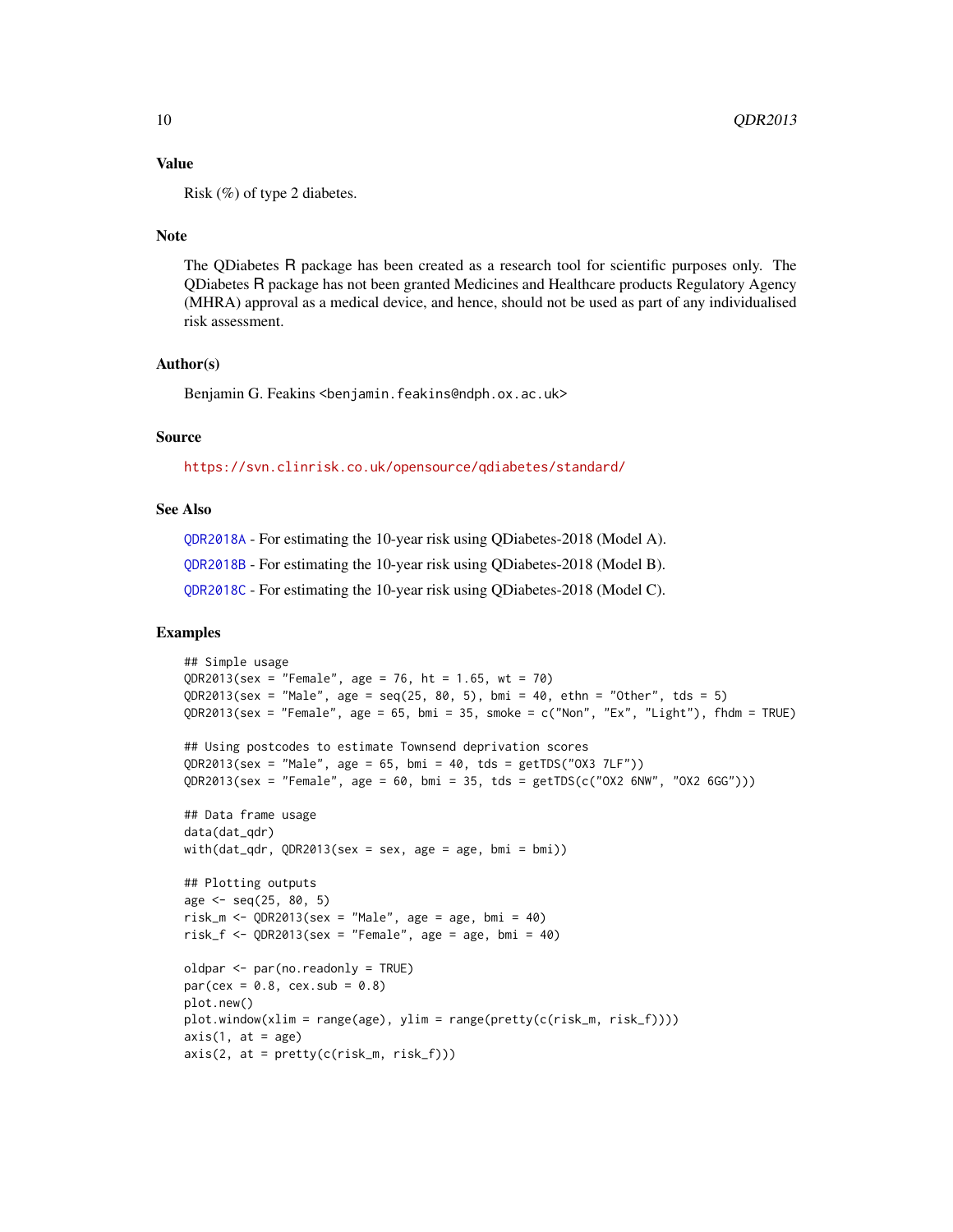# <span id="page-10-0"></span>QDR2018A 11

```
title(
  main = "Diabetes 10-year risk with age:\nQDiabetes-2013",
  sub = expression("BMI set to"~40*kg/m^2*", other variables set to defaults"),
  xlab = "Age (years)", ylab = "Risk ($)")
lines(age, risk_m, type = "b", col = "navy", lwd = 1.5)
lines(age, risk_f, type = "b", col = "red3", lwd = 1.5)
legend("bottomright", legend = c("Male", "Female"), col = c("navy", "red3"), lty = 1, bty = "n")
par(oldpar)
```
QDR2018A *QDiabetes-2018 Risk Calculator (A-Variant)*

# Description

Calculate the 10-year risk of developing type 2 diabetes, using the A-variant of the QDiabetes-2018 algorithm. This variant does not use fasting plasma glucose or glycated haemoglobin A1c.

# Usage

```
QDR2018A(sex, age, bmi, ht, wt, ethn = "WhiteNA", smoke = "Non", tds = 0,
         fhdm = FALSE, htn = FALSE, cvd = FALSE, gdm = FALSE, pcos = FALSE,
        learn = FALSE, psy = FALSE, ster = FALSE, stat = FALSE, apsy = FALSE)
```
# Arguments

| sex   | Gender. Must be "Male" or "Female".                                                                                                                                                                                                                           |
|-------|---------------------------------------------------------------------------------------------------------------------------------------------------------------------------------------------------------------------------------------------------------------|
| age   | Age, in years. Must be $\geq$ 25 and <85.                                                                                                                                                                                                                     |
| bmi   | Body-mass index, in kg/m <sup><math>\lambda</math></sup> 2. Must be $\geq$ 40/2.1 <sup><math>\lambda</math></sup> 2 and $\leq$ 180/1.4 <sup><math>\lambda</math></sup> 2. Within this<br>range, values $>40$ are set to 40, while values $<20$ are set to 20. |
| ht    | Height, in m. Must be $\geq$ 1.4 and $\leq$ 2.1.                                                                                                                                                                                                              |
| wt    | Weight, in kg. Must be $\geq$ 40 and $\leq$ 180.                                                                                                                                                                                                              |
| ethn  | Ethnicity. Must be one of:                                                                                                                                                                                                                                    |
|       | • "WhiteNA" (White or not stated)                                                                                                                                                                                                                             |
|       | • "Indian" (Indian)                                                                                                                                                                                                                                           |
|       | • "Pakistani" (Pakistani)                                                                                                                                                                                                                                     |
|       | • "Bangladeshi" (Bangladeshi)                                                                                                                                                                                                                                 |
|       | • "OtherAsian" (Other Asian)                                                                                                                                                                                                                                  |
|       | • "BlackCaribbean" (Black Caribbean)                                                                                                                                                                                                                          |
|       | • "BlackAfrican" (Black African)                                                                                                                                                                                                                              |
|       | • "Chinese" (Chinese)                                                                                                                                                                                                                                         |
|       | • "Other" (Other ethnic group).                                                                                                                                                                                                                               |
| smoke | Smoking status. Must be one of:                                                                                                                                                                                                                               |
|       | • "Non" (Non-smoker)                                                                                                                                                                                                                                          |
|       |                                                                                                                                                                                                                                                               |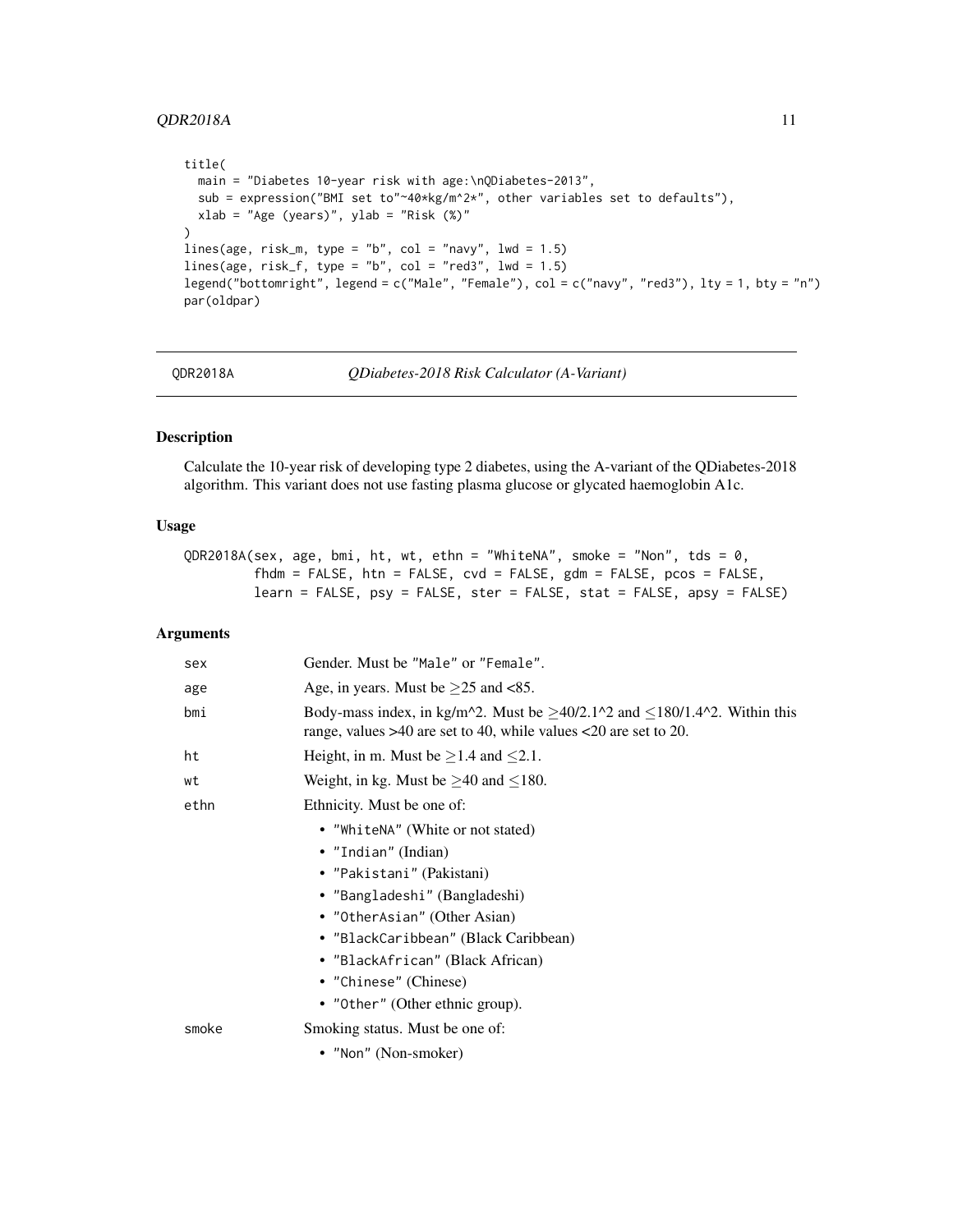<span id="page-11-0"></span>

|       | • $"Ex"$ (Ex-smoker)                                               |
|-------|--------------------------------------------------------------------|
|       | • "Light" (Light smoker - less than 10 cigarettes per day)         |
|       | • "Moderate" (Moderate smoker - 10 to 19 cigarettes per day)       |
|       | • "Heavy" (Heavy smoker - 20 or more cigarettes per day).          |
| tds   | Townsend deprivation score. Must be $\geq$ -8 and $\leq$ 14.       |
| fhdm  | Family history of diabetes in 1st degree relative.                 |
| htn   | History of hypertension.                                           |
| cvd   | History of cardiovascular disease.                                 |
| gdm   | History of gestational diabetes.                                   |
| pcos  | History of polycystic ovary syndrome.                              |
| learn | History of one or more conditions conveying learning difficulties. |
| psy   | History of schizophrenia or bipolar affective disorder.            |
| ster  | History of use of corticosteroids.                                 |
| stat  | History of use of statins.                                         |
| apsy  | History of use of 2nd generation antipsychotics.                   |
|       |                                                                    |

# Value

Risk (%) of type 2 diabetes.

# Note

The QDiabetes R package has been created as a research tool for scientific purposes only. The QDiabetes R package has not been granted Medicines and Healthcare products Regulatory Agency (MHRA) approval as a medical device, and hence, should not be used as part of any individualised risk assessment.

# Author(s)

Benjamin G. Feakins <benjamin.feakins@ndph.ox.ac.uk>

# Source

<https://qdiabetes.org/2018/src.php>

# References

Hippisley-Cox, J. and Coupland, C. (2017). Development and validation of QDiabetes-2018 risk prediction algorithm to estimate future risk of type 2 diabetes: cohort study. *BMJ* 359, j5019. doi: [10.1136/bmj.j5019](https://doi.org/10.1136/bmj.j5019)

# See Also

[QDR2013](#page-8-1) - For estimating the 1–10-year risk using QDiabetes-2013. [QDR2018B](#page-12-1) - For estimating the 10-year risk using QDiabetes-2018 (Model B). [QDR2018C](#page-15-1) - For estimating the 10-year risk using QDiabetes-2018 (Model C).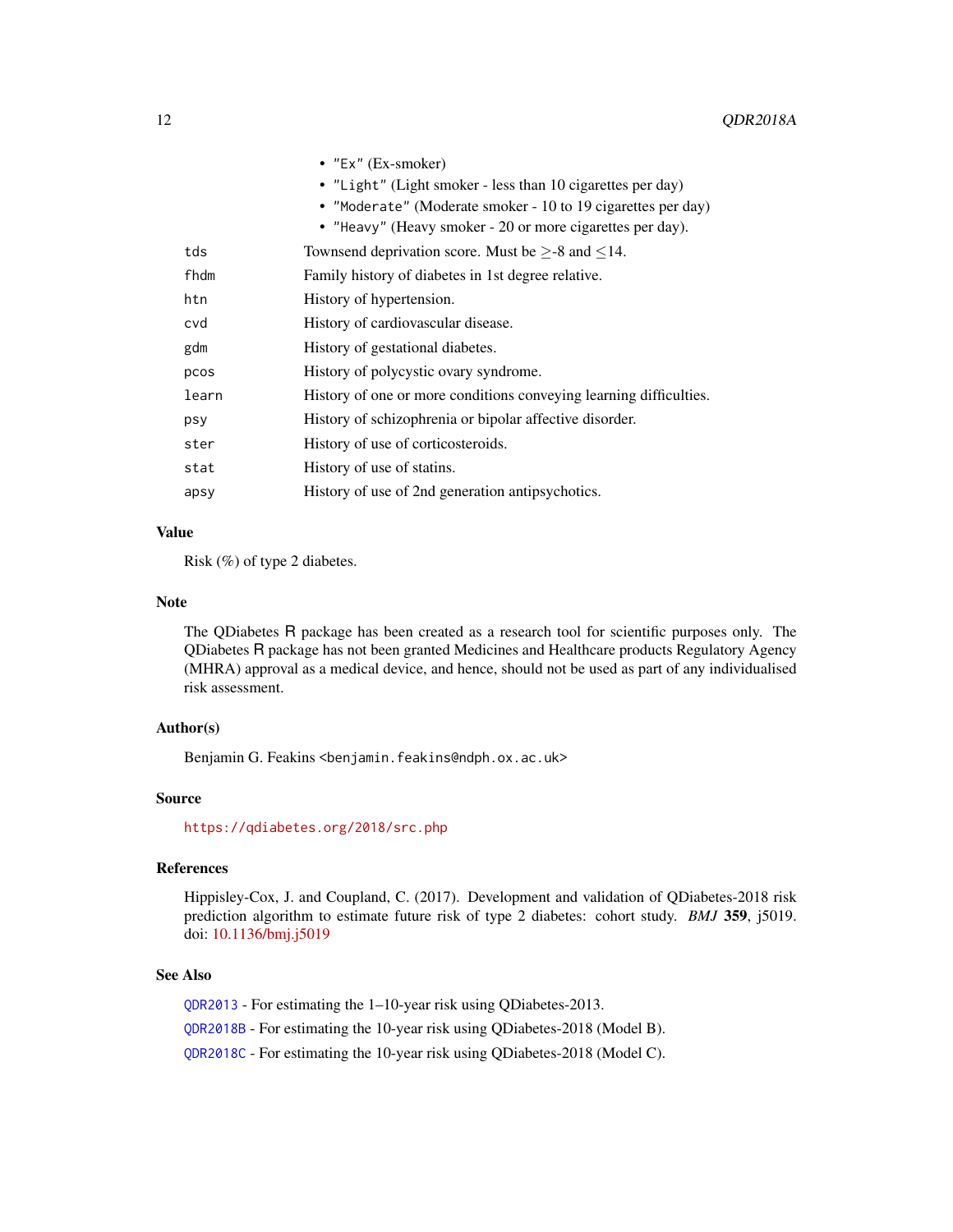#### <span id="page-12-0"></span> $QDR2018B$  13

#### Examples

```
## Simple usage
QDR2018A(sex = "Female", age = 76, ht = 1.65, wt = 70)OR2018A(sex = "Male", age = seq(25, 80, 5), bmi = 40, ethn = "Other", tds = 5)
QDR2018A(sex = "Female", age = 65, bmi = 35, smoke = c("Non", "Ex", "Light"), fhdm = TRUE)
## Using postcodes to estimate Townsend deprivation scores
QDR2018A(sex = "Male", age = 65, bmi = 40, tds = getTDS("OX3 7LF"))
QDR2018A(sex = "Female", age = 60, bmi = 35, tds = getTDS(c("OX2 6NW", "OX2 6GG")))
## Data frame usage
data(dat_qdr)
with(dat_qdr, QDR2018A(sex = sex, age = age, bmi = bmi))
## Plotting outputs
age \le seq(25, 80, 5)
risk_m \leftarrow \text{OPR2018A}(sex = "Male", age = age, bmi = 40)
risk_f \leftarrow QDR2018A(sex = "Female", age = age, bmi = 40)oldpar <- par(no.readonly = TRUE)
par(cex = 0.8, cex.sub = 0.8)plot.new()
plot.window(xlim = range(age), ylim = range(pretty(c(risk_m, risk_f))))axis(1, at = age)axis(2, at = pretty(c(risk_m, risk_f)))title(
  main = "Diabetes 10-year risk with age:\nQDiabetes-2018 (A-Variant)",
  sub = expression("BMI set to"~40*kg/m^2*", other variables set to defaults"),
  xlab = "Age (years)", ylab = "Risk ($)")
lines(age, risk_m, type = "b", col = "navy", lwd = 1.5)
lines(age, risk_f, type = "b", col = "red3", lwd = 1.5)
legend("bottomright", legend = c("Male", "Female"), col = c("navy", "red3"), lty = 1, bty = "n")
par(oldpar)
```
<span id="page-12-1"></span>

QDR2018B *QDiabetes-2018 Risk Calculator (B-Variant)*

#### **Description**

Calculate the 10-year risk of developing type 2 diabetes, using the B-variant of the QDiabetes-2018 algorithm. This variant includes all risk predictors present in the A-variant, with the addition of fasting plasma glucose.

## Usage

```
QDR2018B(sex, age, bmi, ht, wt, fpg, ethn = "WhiteNA", smoke = "Non", tds = 0,
         fhdm = FALSE, htn = FALSE, cvd = FALSE, gdm = FALSE, pcos = FALSE,
         learn = FALSE, psy = FALSE, ster = FALSE, stat = FALSE, apsy = FALSE)
```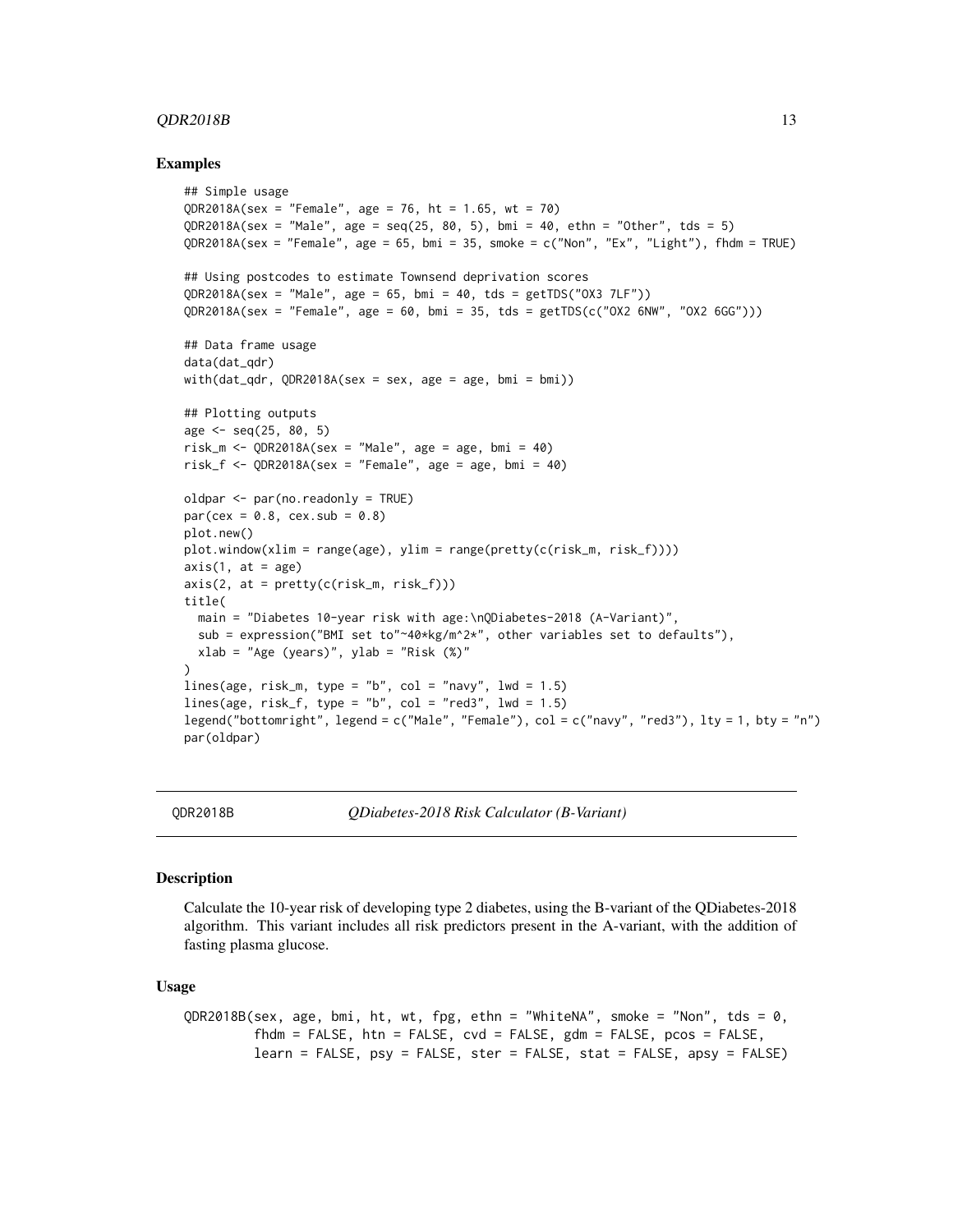# Arguments

| sex   | Gender. Must be "Male" or "Female".                                                                                                                       |
|-------|-----------------------------------------------------------------------------------------------------------------------------------------------------------|
| age   | Age, in years. Must be $\geq$ 25 and <85.                                                                                                                 |
| bmi   | Body-mass index, in kg/m^2. Must be $\geq$ 40/2.1^2 and $\leq$ 180/1.4^2. Within this<br>range, values >40 are set to 40, while values <20 are set to 20. |
| ht    | Height, in m. Must be $\geq$ 1.4 and $\leq$ 2.1.                                                                                                          |
| wt    | Weight, in kg. Must be $\geq$ 40 and $\leq$ 180.                                                                                                          |
| fpg   | Fasting plasma glucose level, in mmol/L. Must be $\geq$ 2 and <7.                                                                                         |
| ethn  | Ethnicity. Must be one of:                                                                                                                                |
|       | • "WhiteNA" (White or not stated)                                                                                                                         |
|       | • "Indian" (Indian)                                                                                                                                       |
|       | • "Pakistani" (Pakistani)                                                                                                                                 |
|       | • "Bangladeshi" (Bangladeshi)                                                                                                                             |
|       | • "OtherAsian" (Other Asian)                                                                                                                              |
|       | • "BlackCaribbean" (Black Caribbean)                                                                                                                      |
|       | • "BlackAfrican" (Black African)                                                                                                                          |
|       | • "Chinese" (Chinese)                                                                                                                                     |
|       | • "Other" (Other ethnic group).                                                                                                                           |
| smoke | Smoking status. Must be one of:                                                                                                                           |
|       | • "Non" (Non-smoker)                                                                                                                                      |
|       | $\bullet$ "Ex" (Ex-smoker)                                                                                                                                |
|       | • "Light" (Light smoker - less than 10 cigarettes per day)<br>• "Moderate" (Moderate smoker - 10 to 19 cigarettes per day)                                |
|       | • "Heavy" (Heavy smoker - 20 or more cigarettes per day).                                                                                                 |
| tds   | Townsend deprivation score. Must be $\geq$ -8 and $\leq$ 14.                                                                                              |
| fhdm  | Family history of diabetes in 1st degree relative.                                                                                                        |
| htn   | History of hypertension.                                                                                                                                  |
| cvd   | History of cardiovascular disease.                                                                                                                        |
| gdm   | History of gestational diabetes.                                                                                                                          |
| pcos  | History of polycystic ovary syndrome.                                                                                                                     |
| learn | History of one or more conditions conveying learning difficulties.                                                                                        |
|       |                                                                                                                                                           |
| psy   | History of schizophrenia or bipolar affective disorder.                                                                                                   |
| ster  | History of use of corticosteroids.                                                                                                                        |
| stat  | History of use of statins.                                                                                                                                |
| apsy  | History of use of 2nd generation antipsychotics.                                                                                                          |
|       |                                                                                                                                                           |

# Value

Risk (%) of type 2 diabetes.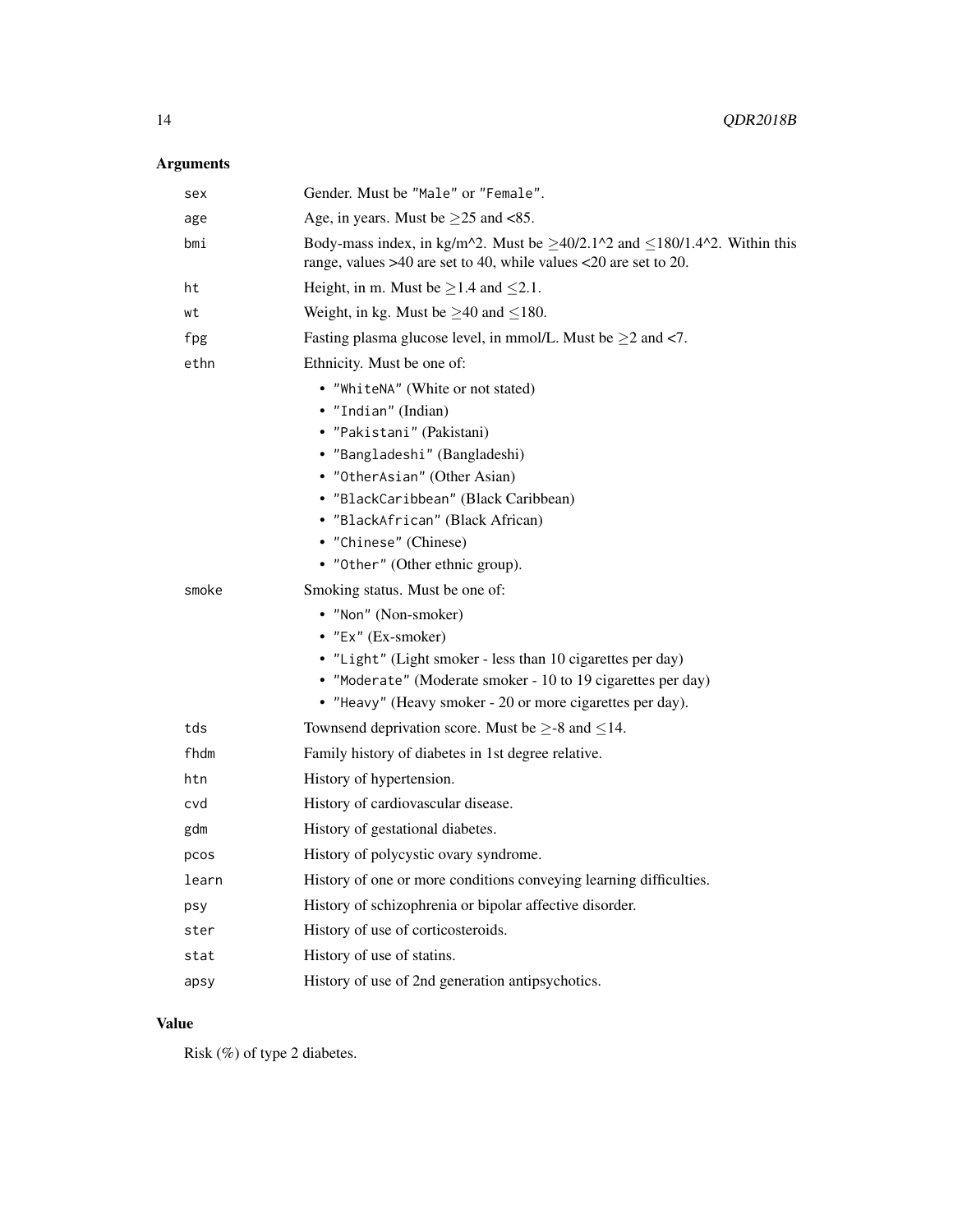#### <span id="page-14-0"></span> $QDR2018B$  15

# **Note**

The QDiabetes R package has been created as a research tool for scientific purposes only. The QDiabetes R package has not been granted Medicines and Healthcare products Regulatory Agency (MHRA) approval as a medical device, and hence, should not be used as part of any individualised risk assessment.

# Author(s)

Benjamin G. Feakins <benjamin.feakins@ndph.ox.ac.uk>

#### Source

<https://qdiabetes.org/2018/src.php>

# References

Hippisley-Cox, J. and Coupland, C. (2017). Development and validation of QDiabetes-2018 risk prediction algorithm to estimate future risk of type 2 diabetes: cohort study. *BMJ* 359, j5019. doi: [10.1136/bmj.j5019](https://doi.org/10.1136/bmj.j5019)

# See Also

[QDR2013](#page-8-1) - For estimating the 1–10-year risk using QDiabetes-2013.

[QDR2018A](#page-10-1) - For estimating the 10-year risk using QDiabetes-2018 (Model A).

[QDR2018C](#page-15-1) - For estimating the 10-year risk using QDiabetes-2018 (Model C).

```
## Simple usage
QR2018B(sex = "Female", age = 76, ht = 1.65, wt = 70, fpg = 4)
QDR2018B(sex = "Male", age = 55, bmi = 40, fpg = 2:6, ethn = "BlackCaribbean")
QDR2018B(sex = "Female", age = 65, bmi = 35, fpg = 5, smoke = "Ex", cvd = c(FALSE, TRUE))
## Using postcodes to estimate Townsend deprivation scores
QDR2018B(sex = "Male", age = 65, bmi = 40, fpg = 6, tds = getTDS("OX3 7LF"))
QDR2018B(sex = "Female", age = 60, bmi = 35, fpg = 6, tds = getTDS(c("OX2 6NW", "OX2 6GG")))
## Data frame usage
data(dat_qdr)
with(dat_qdr, QDR2018B(sex = sex, age = age, bmi = bmi, fpg = fpg))
## Plotting outputs
fpg <- seq(2, 6.5, length.out = 10)
risk_m <- QDR2018B(sex = "Male", age = 65, bmi = 40, fpg = fpg)
risk_f <- QDR2018B(sex = "Female", age = 65, bmi = 40, fpg = fpg)
oldpar <- par(no.readonly = TRUE)
par(cex = 0.8, cex.sub = 0.8)plot.new()
plot.window(xlim = range(fpg), ylim = range(pretty(c(risk_m, risk_f))))
```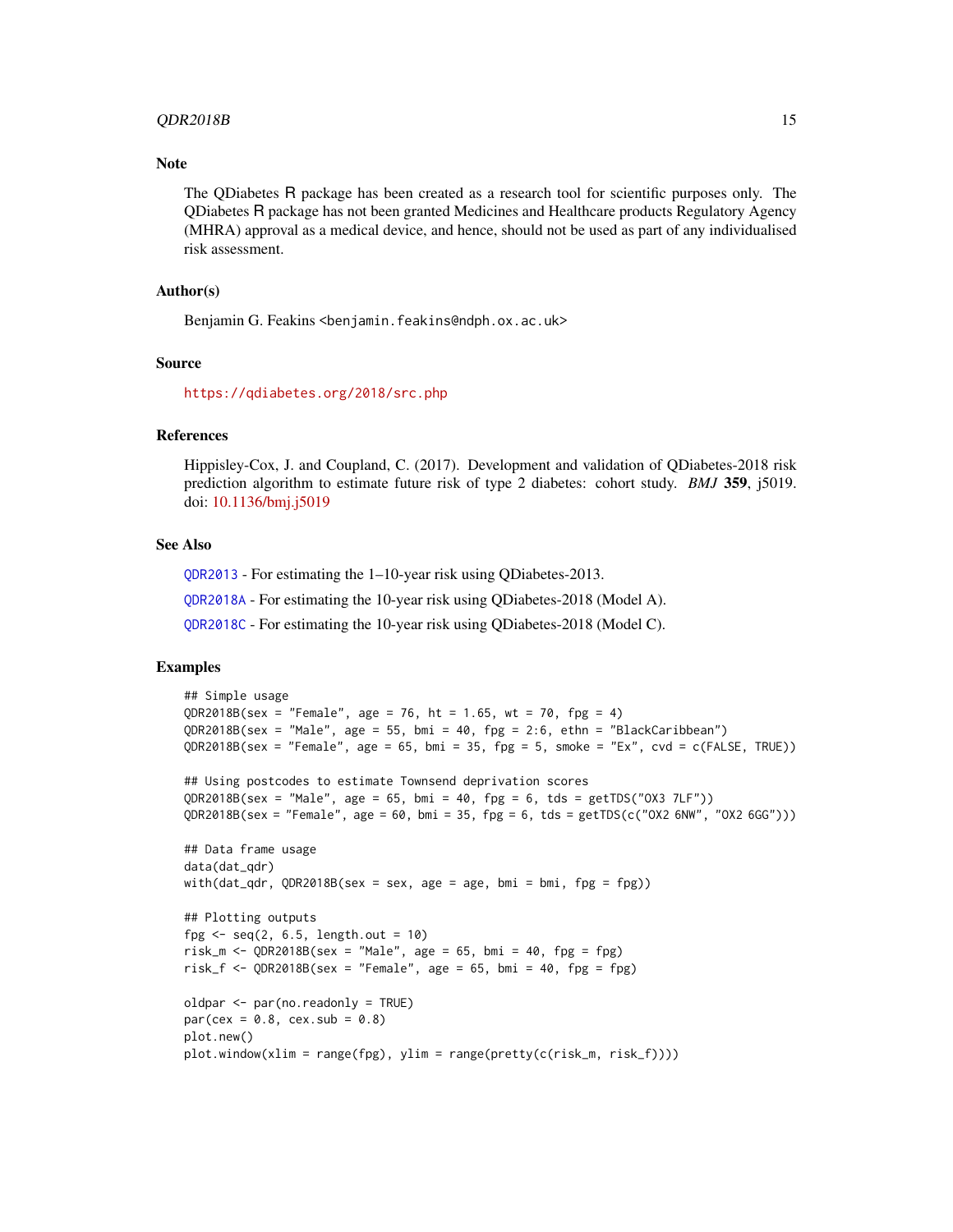```
axis(1, at = fpg)axis(2, at = pretty(c(risk_m, risk_f)))title(
 main = "Diabetes 10-year risk with fasting plasma glucose level:\nQDiabetes-2018 (B-Variant)",
 sub = expression("Age set to 65 years, BMI set to"~40*kg/m^2*", other variables set to defaults"),
 xlab = "Fasting Plasma Glucose (mmol/L)", ylab = "Risk (%)"
\lambdalines(fpg, risk_m, type = "b", col = "navy", lwd = 1.5)
lines(fpg, risk_f, type = "b", col = "red3", lwd = 1.5)
legend("bottomright", legend = c("Male", "Female"), col = c("navy", "red3"), lty = 1, bty = "n")
par(oldpar)
```
<span id="page-15-1"></span>

QDR2018C *QDiabetes-2018 Risk Calculator (C-Variant)*

# Description

Calculate the 10-year risk of developing type 2 diabetes, using the C-variant of the QDiabetes-2018 algorithm. This variant includes all risk predictors present in the A-variant, with the addition of glycated haemoglobin A1c.

#### Usage

QDR2018C(sex, age, bmi, ht, wt, hba1c, ethn = "WhiteNA", smoke = "Non", tds = 0, fhdm = FALSE, htn = FALSE, cvd = FALSE, gdm = FALSE, pcos = FALSE, learn = FALSE, psy = FALSE, ster = FALSE, stat = FALSE, apsy = FALSE)

# Arguments

| sex   | Gender. Must be "Male" or "Female".                                                                                                                                                                                                                          |
|-------|--------------------------------------------------------------------------------------------------------------------------------------------------------------------------------------------------------------------------------------------------------------|
| age   | Age, in years. Must be $\geq$ 25 and <85.                                                                                                                                                                                                                    |
| bmi   | Body-mass index, in kg/m <sup><math>\text{2}</math></sup> . Must be $\geq$ 40/2.1 <sup><math>\text{2}</math></sup> and $\leq$ 180/1.4 <sup><math>\text{2}</math></sup> . Within this<br>range, values $>40$ are set to 40, while values $<20$ are set to 20. |
| ht    | Height, in m. Must be $\geq$ 1.4 and $\leq$ 2.1.                                                                                                                                                                                                             |
| wt    | Weight, in kg. Must be $\geq$ 40 and $\leq$ 180.                                                                                                                                                                                                             |
| hba1c | Glycated haemoglobin A1c level, in mmol/mol. Must be $\geq$ 15 and <48.                                                                                                                                                                                      |
| ethn  | Ethnicity. Must be one of:                                                                                                                                                                                                                                   |
|       | • "WhiteNA" (White or not stated)                                                                                                                                                                                                                            |
|       | • "Indian" (Indian)                                                                                                                                                                                                                                          |
|       | • "Pakistani" (Pakistani)                                                                                                                                                                                                                                    |
|       | • "Bangladeshi" (Bangladeshi)                                                                                                                                                                                                                                |
|       | • "OtherAsian" (Other Asian)                                                                                                                                                                                                                                 |
|       | • "BlackCaribbean" (Black Caribbean)                                                                                                                                                                                                                         |
|       | • "BlackAfrican" (Black African)                                                                                                                                                                                                                             |
|       | • "Chinese" (Chinese)                                                                                                                                                                                                                                        |
|       |                                                                                                                                                                                                                                                              |

<span id="page-15-0"></span>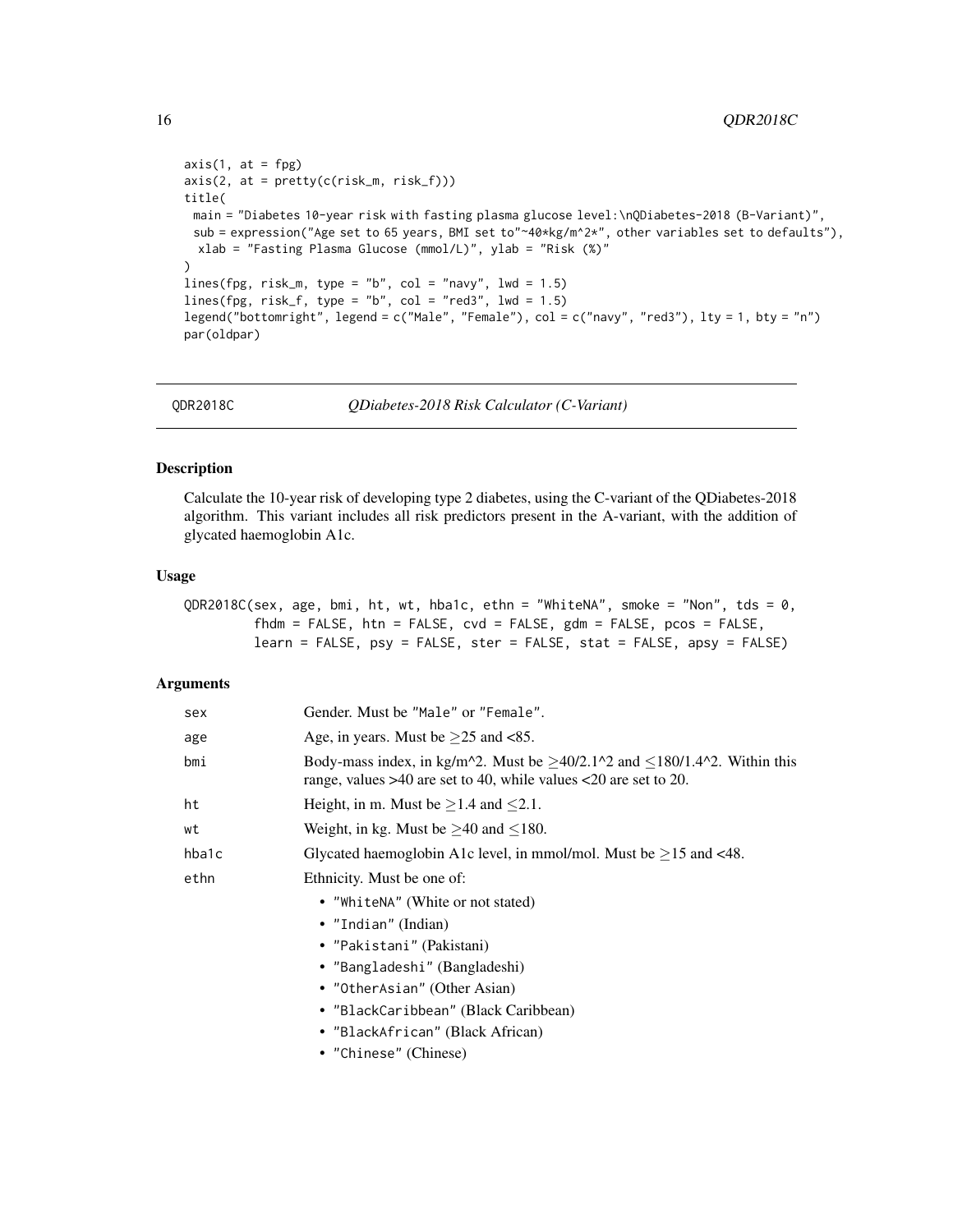|       | • "Other" (Other ethnic group).                                    |
|-------|--------------------------------------------------------------------|
| smoke | Smoking status. Must be one of:                                    |
|       | • "Non" (Non-smoker)                                               |
|       | • "Ex" $(Ex\text{-}smoker)$                                        |
|       | • "Light" (Light smoker - less than 10 cigarettes per day)         |
|       | • "Moderate" (Moderate smoker - 10 to 19 cigarettes per day)       |
|       | • "Heavy" (Heavy smoker - 20 or more cigarettes per day).          |
| tds   | Townsend deprivation score. Must be $\geq$ -8 and $\leq$ 14.       |
| fhdm  | Family history of diabetes in 1st degree relative.                 |
| htn   | History of hypertension.                                           |
| cvd   | History of cardiovascular disease.                                 |
| gdm   | History of gestational diabetes.                                   |
| pcos  | History of polycystic ovary syndrome.                              |
| learn | History of one or more conditions conveying learning difficulties. |
| psy   | History of schizophrenia or bipolar affective disorder.            |
| ster  | History of use of corticosteroids.                                 |
| stat  | History of use of statins.                                         |
| apsy  | History of use of 2nd generation antipsychotics.                   |

# Value

Risk (%) of type 2 diabetes.

#### Note

The QDiabetes R package has been created as a research tool for scientific purposes only. The QDiabetes R package has not been granted Medicines and Healthcare products Regulatory Agency (MHRA) approval as a medical device, and hence, should not be used as part of any individualised risk assessment.

# Author(s)

Benjamin G. Feakins <benjamin.feakins@ndph.ox.ac.uk>

# Source

<https://qdiabetes.org/2018/src.php>

# References

Hippisley-Cox, J. and Coupland, C. (2017). Development and validation of QDiabetes-2018 risk prediction algorithm to estimate future risk of type 2 diabetes: cohort study. *BMJ* 359, j5019. doi: [10.1136/bmj.j5019](https://doi.org/10.1136/bmj.j5019)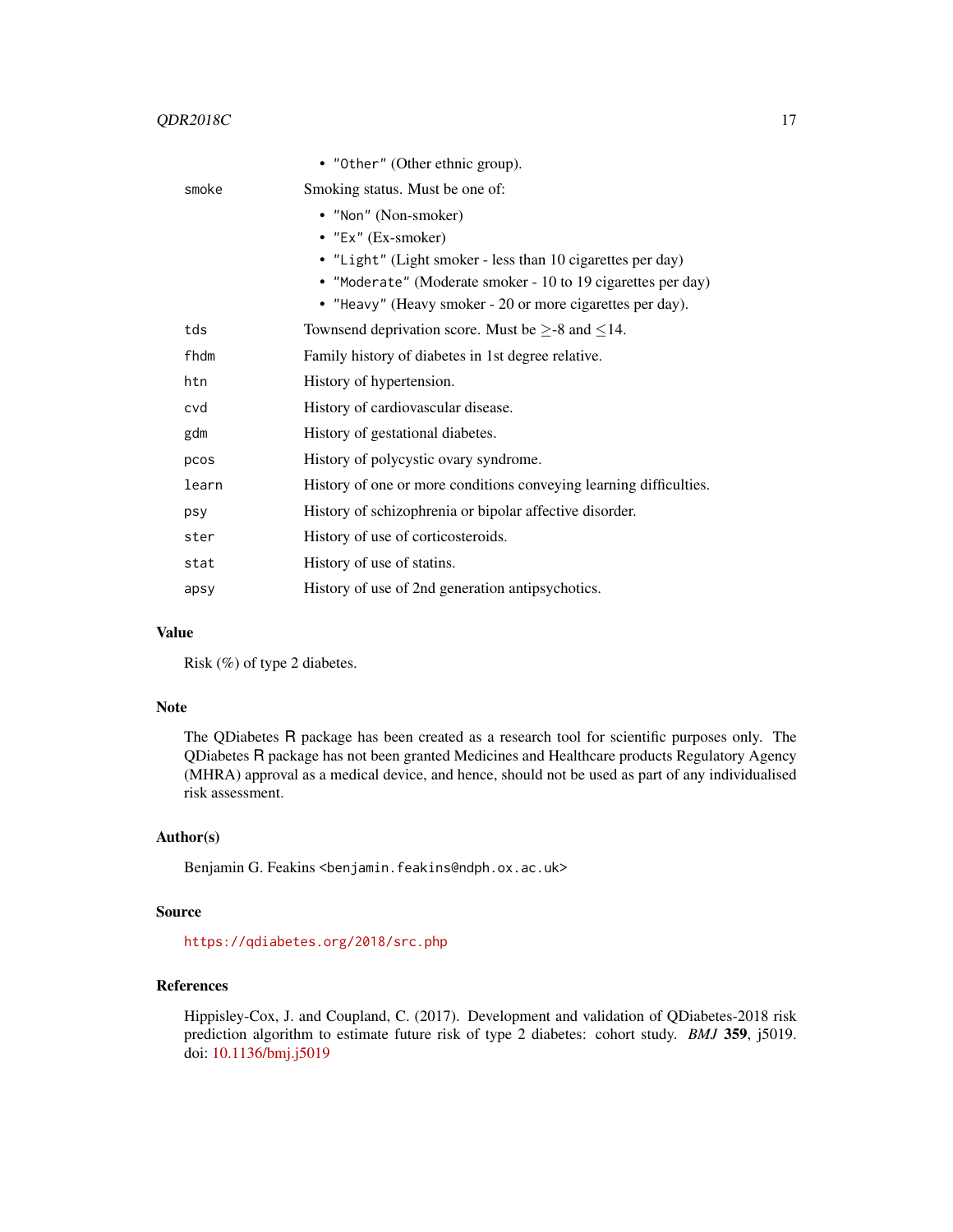## <span id="page-17-0"></span>See Also

[QDR2013](#page-8-1) - For estimating the 1–10-year risk using QDiabetes-2013.

[QDR2018A](#page-10-1) - For estimating the 10-year risk using QDiabetes-2018 (Model A).

[QDR2018B](#page-12-1) - For estimating the 10-year risk using QDiabetes-2018 (Model B).

```
## Simple usage
OR2018C(sex = "Female", age = 76, ht = 1.65, wt = 70, hba1c = 25)
QDR2018C(sex = "Male", age = 55, bmi = 40, hba1c = seq(15, 40, 5), ethn = "Chinese")
QDR2018C(sex = "Female", age = 65, bmi = 35, hba1c = 30, smoke = "Ex", fhdm = c(FALSE, TRUE))
## Using postcodes to estimate Townsend deprivation scores
QDR2018C(sex = "Male", age = 65, bmi = 40, hba1c = 42, tds = getTDS("OX3 7LF"))
QDR2018C(sex = "Female", age = 60, bmi = 35, hba1c = 42, tds = getTDS(c("OX2 6NW", "OX2 6GG")))
## Data frame usage
data(dat_qdr)
with(dat_qdr, QDR2018C(sex = sex, age = age, bmi = bmi, hba1c = hba1c))
## Plotting outputs
hba1c \leq seq(15, 42, length.out = 10)
risk_m <- QDR2018C(sex = "Male", age = 65, bmi = 40, hba1c = hba1c)
risk_f <- QDR2018C(sex = "Female", age = 65, bmi = 40, hba1c = hba1c)
oldpar <- par(no.readonly = TRUE)
par(cex = 0.8, cex.sub = 0.8)plot.new()
plot.window(xlim = range(hba1c), ylim = range(pretty(c(risk_m, risk_f))))axis(1, at = hba1c)axis(2, at = pretty(c(risk_m, risk_f)))
title(
 main = "Diabetes 10-year risk with glycated haemoglobin level:\nQDiabetes-2018 (C-Variant)",
 sub = expression("Age set to 65 years, BMI set to"~40*kg/m^2*", other variables set to defaults"),
 xlab = expression("Haemoglobin"~A[1*c]~"(mmol/mol)"), ylab = "Risk (%)"
)
lines(hba1c, risk_m, type = "b", col = "navy", lwd = 1.5)
lines(hba1c, risk_f, type = "b", col = "red3", lwd = 1.5)
legend("bottomright", legend = c("Male", "Female"), col = c("navy", "red3"), lty = 1, bty = "n")
par(oldpar)
```